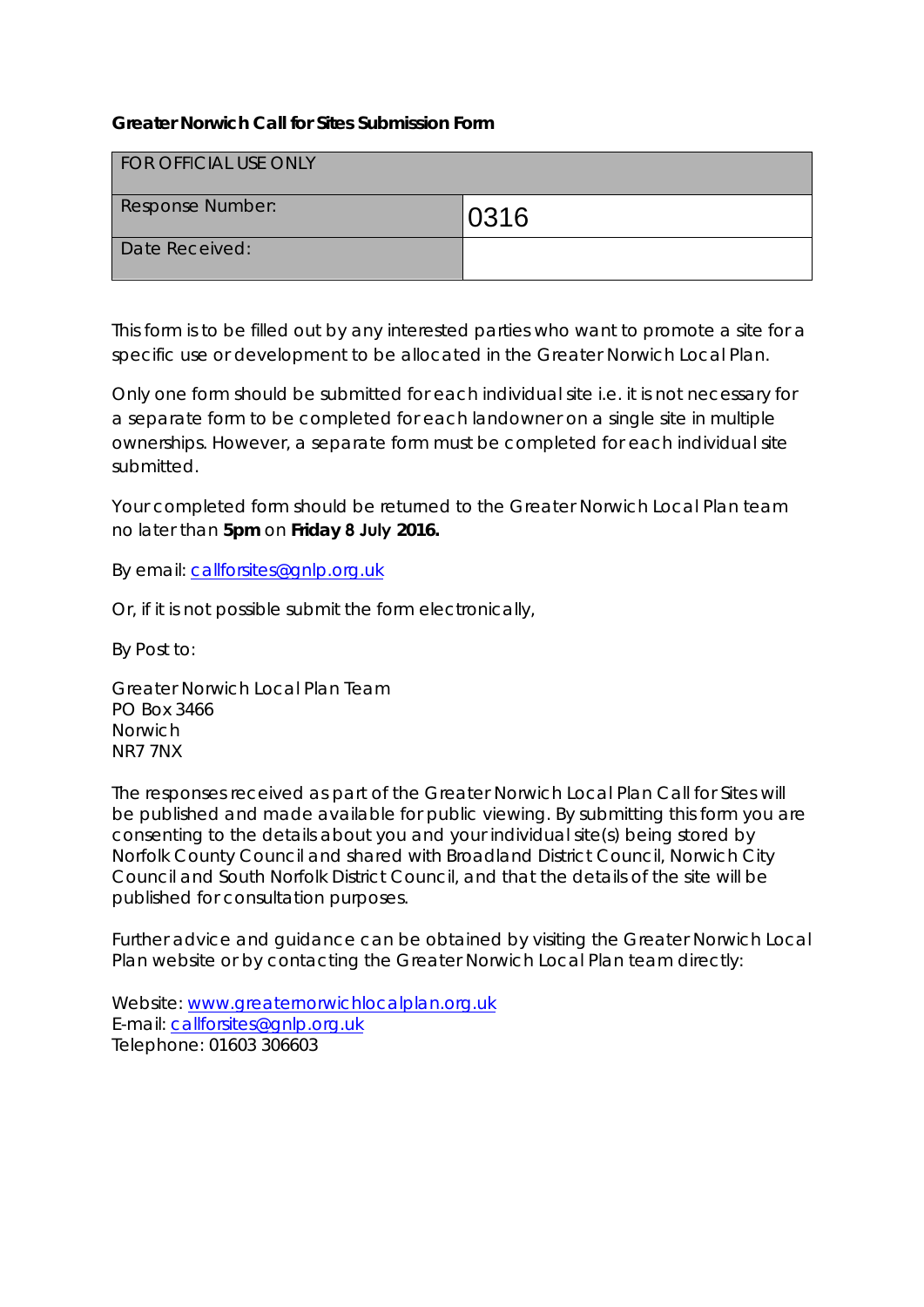| 1a. Contact Details              |                                                                               |
|----------------------------------|-------------------------------------------------------------------------------|
| Title                            | Mr                                                                            |
| <b>First Name</b>                | Will                                                                          |
| Last Name                        | Wright                                                                        |
| Job Title (where relevant)       | Associate                                                                     |
| Organisation (where<br>relevant) | <b>Savills</b>                                                                |
| <b>Address</b>                   | <b>Hardwick House</b><br><b>Agricultural Hall Plain</b><br>Norwich<br>Norfolk |
| Post Code                        | NR1 3FS                                                                       |
| Telephone Number                 | 01603 229217                                                                  |
| <b>Email Address</b>             | wdwright@savills.com                                                          |

| $1b.$ I am                 |                            |
|----------------------------|----------------------------|
| Owner of the site          | Parish/Town Council        |
|                            |                            |
| Developer                  | <b>Community Group</b>     |
| Land Agent                 | <b>Local Resident</b>      |
| <b>Planning Consultant</b> | Registered Social Landlord |
| Other (please specify):    |                            |
|                            |                            |
|                            |                            |
|                            |                            |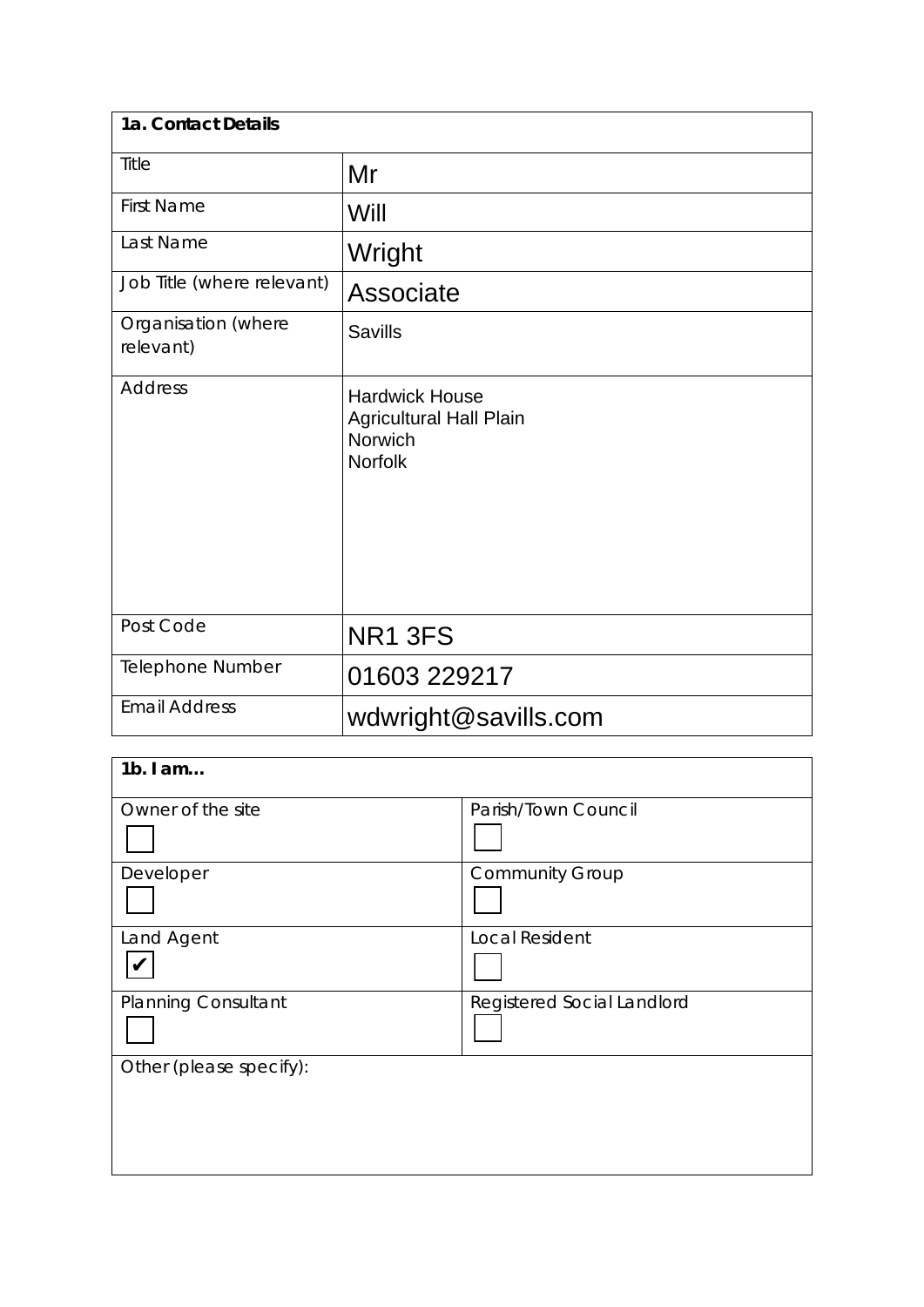|                            | 1c. Client/Landowner Details (if different from question 1a) |
|----------------------------|--------------------------------------------------------------|
| Title                      |                                                              |
| <b>First Name</b>          |                                                              |
| Last Name                  |                                                              |
| Job Title (where relevant) |                                                              |
| Organisation (where        |                                                              |
| relevant)                  |                                                              |
| <b>Address</b>             |                                                              |
|                            |                                                              |
|                            |                                                              |
|                            |                                                              |
|                            |                                                              |
|                            |                                                              |
| Post Code                  |                                                              |
| Telephone Number           |                                                              |
| <b>Email Address</b>       |                                                              |

| 2. Site Details                                                                                                                                                                                                |                                                                        |
|----------------------------------------------------------------------------------------------------------------------------------------------------------------------------------------------------------------|------------------------------------------------------------------------|
| Site location / address and post<br>code<br>(please include as an attachment<br>to this response form a location<br>plan of the site on an scaled OS<br>base with the boundaries of the<br>site clearly shown) | Land off Bungay Road<br>Poringland<br><b>Norfolk</b><br><b>NR147ST</b> |
| Grid reference (if known)                                                                                                                                                                                      | N. 52.565712<br>E 1.352235                                             |
| Site area (hectares)                                                                                                                                                                                           | 4.918 ha                                                               |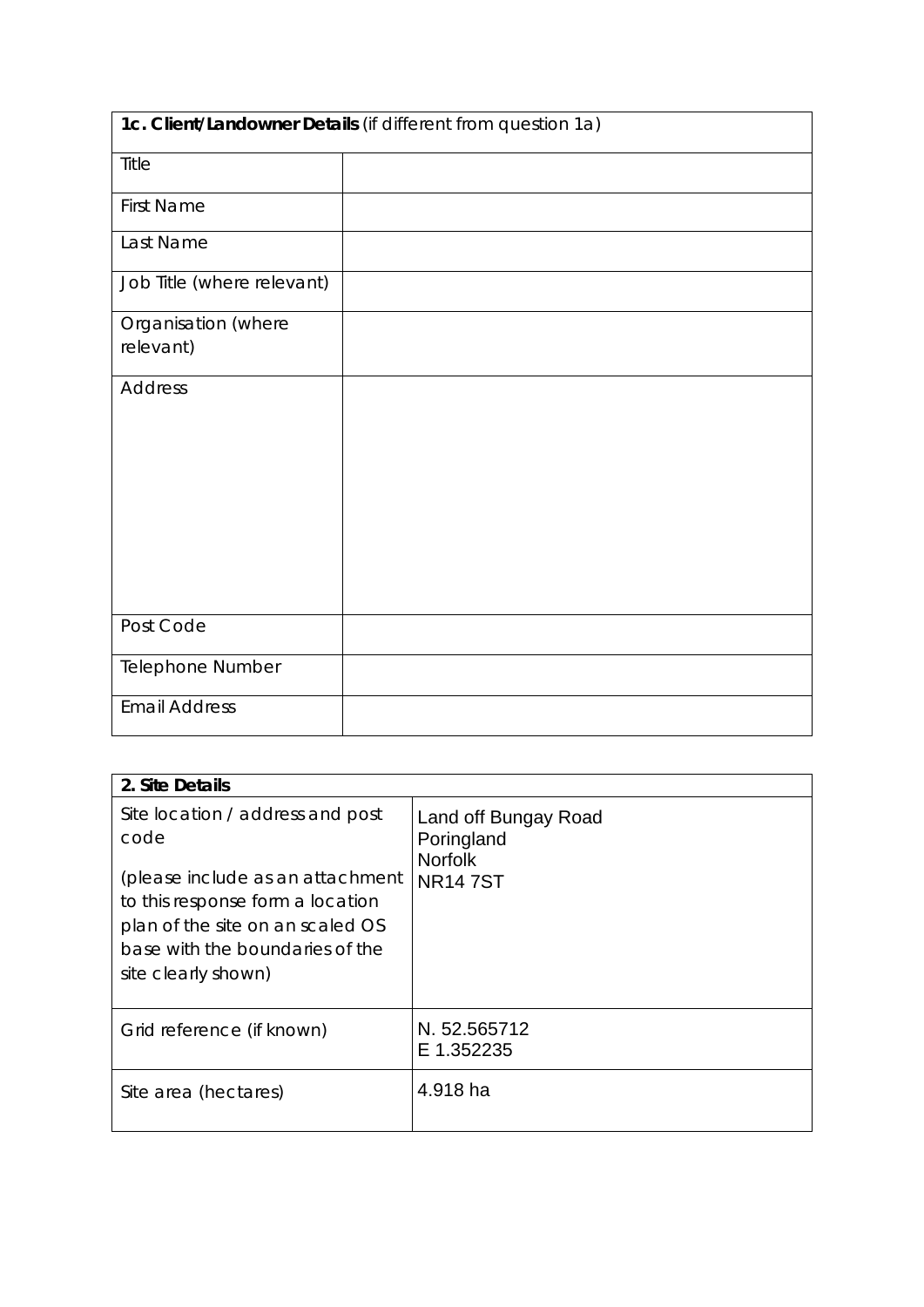| <b>Site Ownership</b>                                                                                                                                          |                                                                                     |                                                                           |
|----------------------------------------------------------------------------------------------------------------------------------------------------------------|-------------------------------------------------------------------------------------|---------------------------------------------------------------------------|
|                                                                                                                                                                |                                                                                     |                                                                           |
| 3a. I (or my client)                                                                                                                                           |                                                                                     |                                                                           |
| Is the sole owner of the<br>site                                                                                                                               | Is a part owner of the site                                                         | Do/Does not own (or hold<br>any legal interest in) the<br>site whatsoever |
|                                                                                                                                                                |                                                                                     |                                                                           |
| 3b. Please provide the name, address and contact details of the site's<br>landowner(s) and attach copies of all relevant title plans and deeds (if available). |                                                                                     |                                                                           |
| 3c. If the site is in multiple<br>landownerships do all<br>landowners support your<br>proposal for the site?                                                   | Yes                                                                                 | No                                                                        |
| 3d. If you answered no to the above question please provide details of why not all<br>of the sites owners support your proposals for the site.                 |                                                                                     |                                                                           |
| <b>Current and Historic Land Uses</b>                                                                                                                          |                                                                                     |                                                                           |
| employment, unused/vacant etc.)                                                                                                                                | 4a. Current Land Use (Please describe the site's current land use e.g. agriculture, |                                                                           |
| <b>Amenity Land</b>                                                                                                                                            |                                                                                     |                                                                           |

| 4b. Has the site been previously | Nο |
|----------------------------------|----|
| developed?                       |    |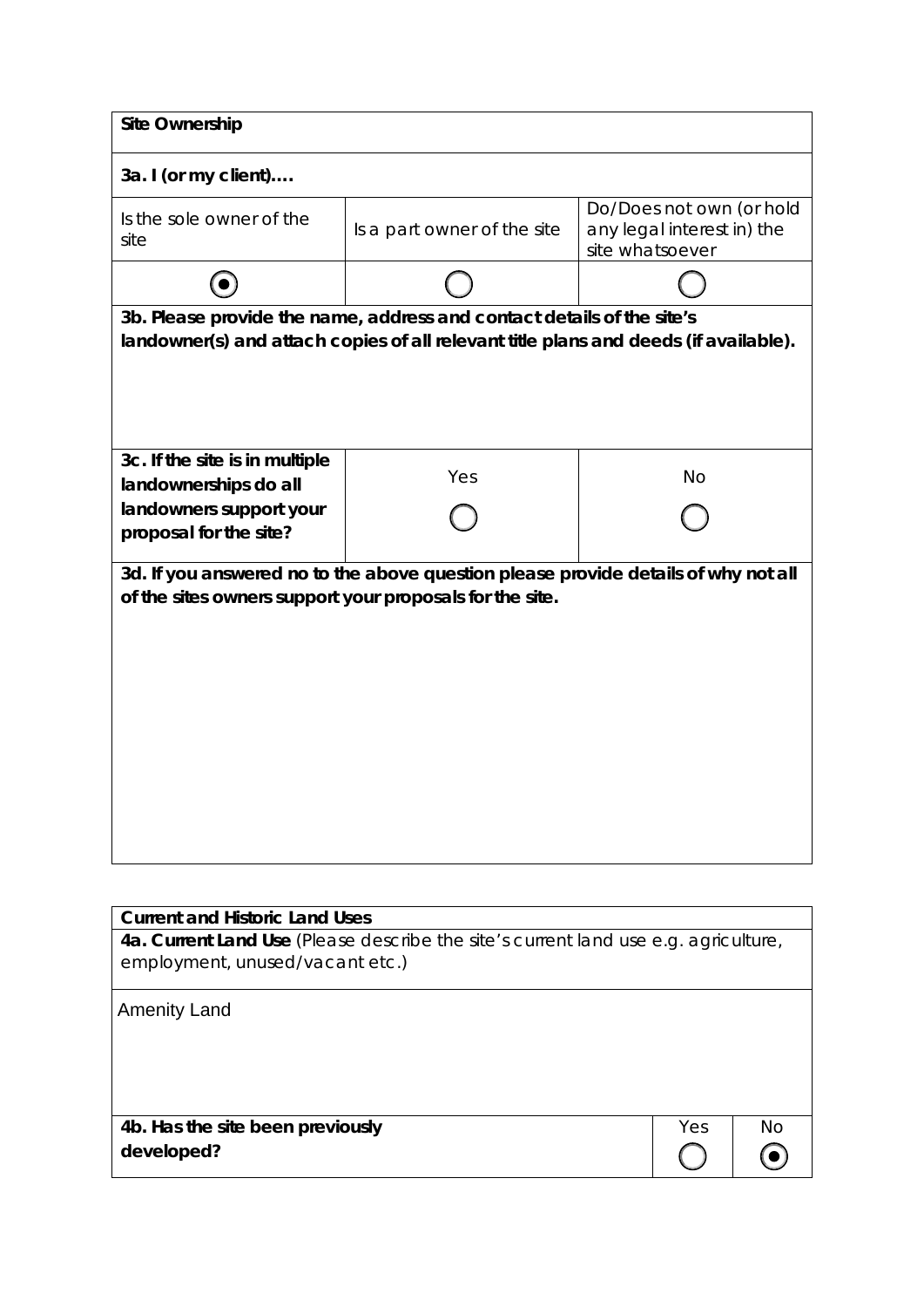| 4c. Describe any previous uses of the site. (please provide details of any relevant |  |
|-------------------------------------------------------------------------------------|--|
| historic planning applications, including application numbers if known)             |  |

## **Proposed Future Uses**

**5a. Please provide a short description of the development or land use you proposed** (if you are proposing a site to be designated as local green space please go directly to question 6)

Providing open market and affordable housing in a sustainable area.

# **5b. Which of the following use or uses are you proposing?**

| Market Housing                                                                        | Business & offices                                | Recreation & Leisure                                                                |
|---------------------------------------------------------------------------------------|---------------------------------------------------|-------------------------------------------------------------------------------------|
| Affordable Housing                                                                    | General industrial                                | Community Use                                                                       |
| <b>Residential Care Home</b>                                                          | Storage & distribution                            | Public Open Space                                                                   |
| Gypsy & Traveller<br>Pitches                                                          | Tourism                                           | Other (Please Specify)                                                              |
| 5c. Please provide further details of your proposal, including details on number of   |                                                   |                                                                                     |
| houses and proposed floorspace of commercial buildings etc.                           |                                                   |                                                                                     |
| We consider that the site is a logical extension to the village and would be suitable | for a low density housing scheme of good quality. |                                                                                     |
|                                                                                       |                                                   |                                                                                     |
| could provide.                                                                        |                                                   | 5d. Please describe any benefits to the Local Area that the development of the site |
| Affordable and market housing in a sustainable area.                                  |                                                   |                                                                                     |
|                                                                                       |                                                   |                                                                                     |
|                                                                                       |                                                   |                                                                                     |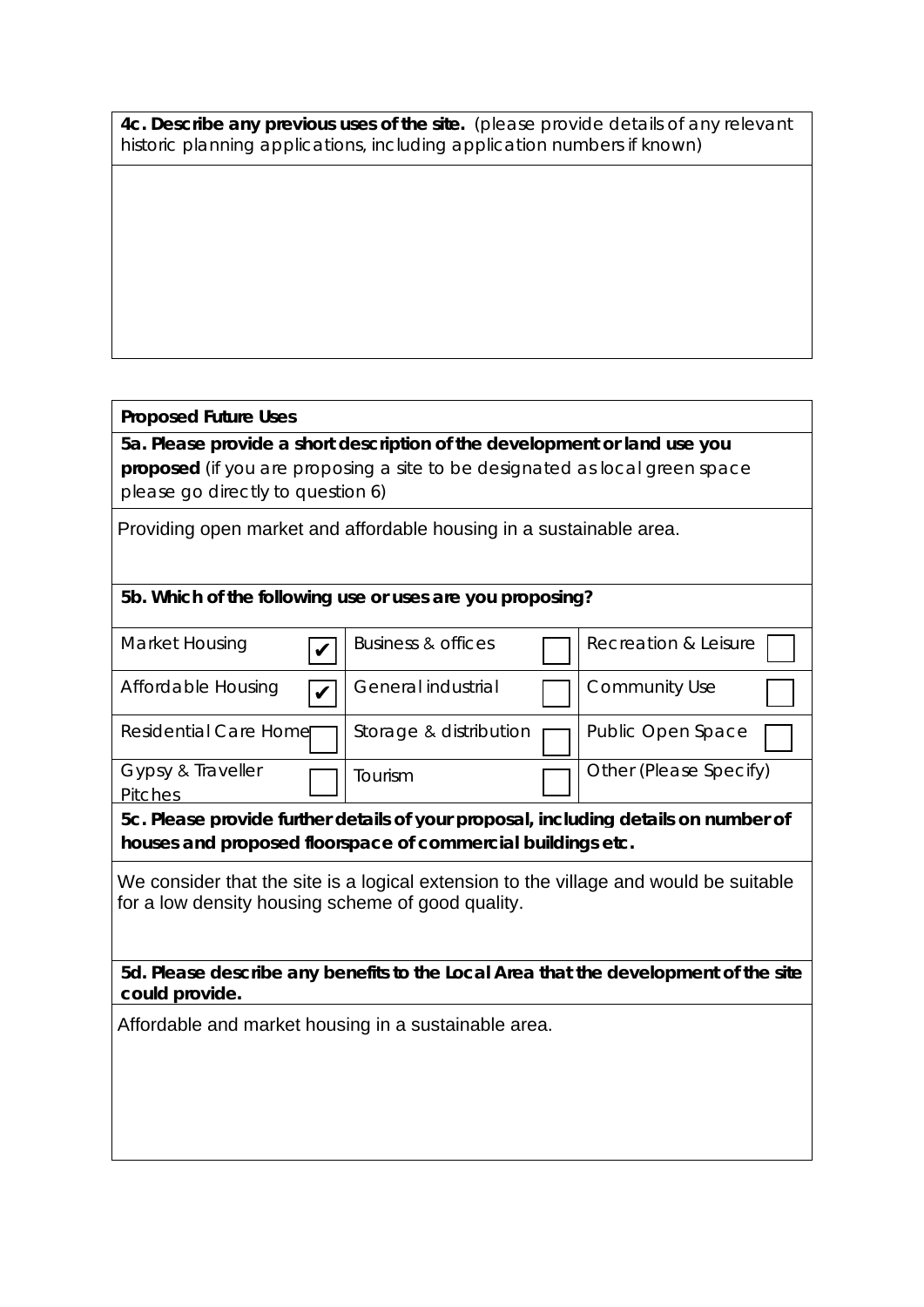#### **Local Green Space**

If you are proposed a site to be designated as Local Green Space please complete the following questions. These questions do not need to be completed if you are not proposing a site as Local Green Space. Please consult the guidance notes for an explanation of Local Green Space Designations.

**6a.Which community would the site serve and how would the designation of the site benefit that community.** 

**6b. Please describe why you consider the site to be of particular local significance e.g. recreational value, tranquillity or richness in wildlife.**

## **Site Features and Constraints**

Are there any features of the site or limitations that may constrain development on this site (please give details)?

**7a. Site Access:** Is there a current means of access to the site from the public highway, does this access need to be improved before development can take place and are there any public rights of way that cross or adjoin the site?

Good access off Bungay Road

**7b. Topography:** Are there any slopes or significant changes of in levels that could affect the development of the site?

Generally level

**7c. Ground Conditions:** Are ground conditions on the site stable? Are there potential ground contamination issues?

No known contamination

**7d. Flood Risk:** Is the site liable to river, ground water or surface water flooding and if so what is the nature, source and frequency of the flooding?

According to the Environmental Agency UK Flood Risk Map the site has no risk of flooding from river or sea.

**7e. Legal Issues:** Is there land in third party ownership, or access rights, which must be acquired to develop the site, do any restrictive covenants exist, are there any existing tenancies?

None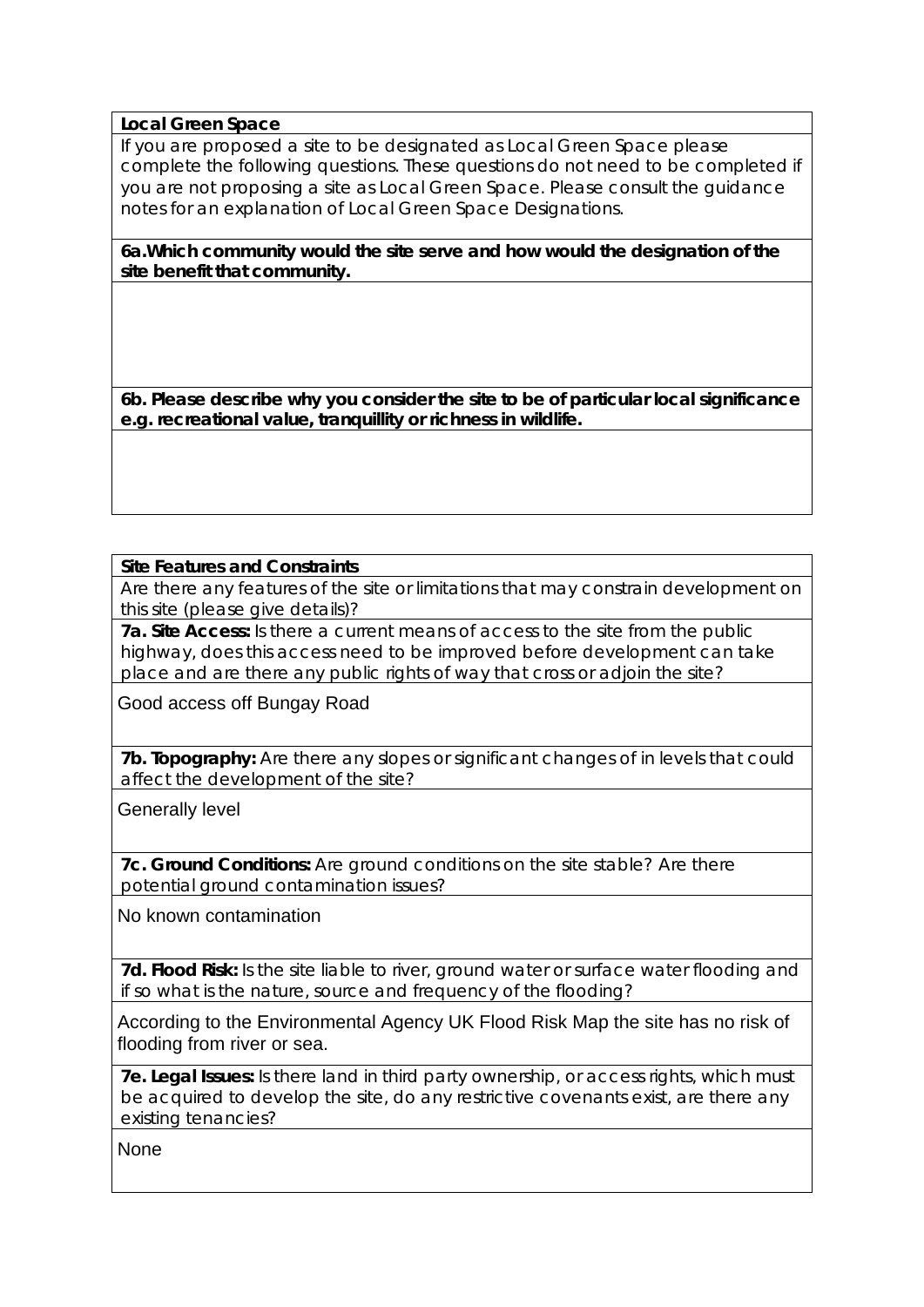**7f. Environmental Issues:** Is the site located next to a watercourse or mature woodland, are there any significant trees or hedgerows crossing or bordering the site are there any known features of ecological or geological importance on or adjacent to the site?

There is a small pond located in the centre of the site.

**7g. Heritage Issues:** Are there any listed buildings, Conservation Areas, Historic Parklands or Schedules Monuments on the site or nearby? If so, how might the site's development affect them?

**7h. Neighbouring Uses:** What are the neighbouring uses and will either the proposed use or neighbouring uses have any implications?

Residential use to the west, agricultural to the east.

**7i. Existing uses and Buildings:** are there any existing buildings or uses that need to be relocated before the site can be developed.

**7j. Other**: (please specify):

| <b>Utilities</b>                                                                      |     |    |        |
|---------------------------------------------------------------------------------------|-----|----|--------|
| 8a. Which of the following are likely to be readily available to service the site and |     |    |        |
| enable its development? Please provide details where possible.                        |     |    |        |
|                                                                                       | Yes | Νo | Unsure |
|                                                                                       |     |    |        |
| Mains water supply                                                                    |     |    |        |
| Mains sewerage                                                                        |     |    |        |
|                                                                                       |     |    |        |

| Electricity supply        |  |  |
|---------------------------|--|--|
| Gas supply                |  |  |
| Public highway            |  |  |
| <b>Broadband internet</b> |  |  |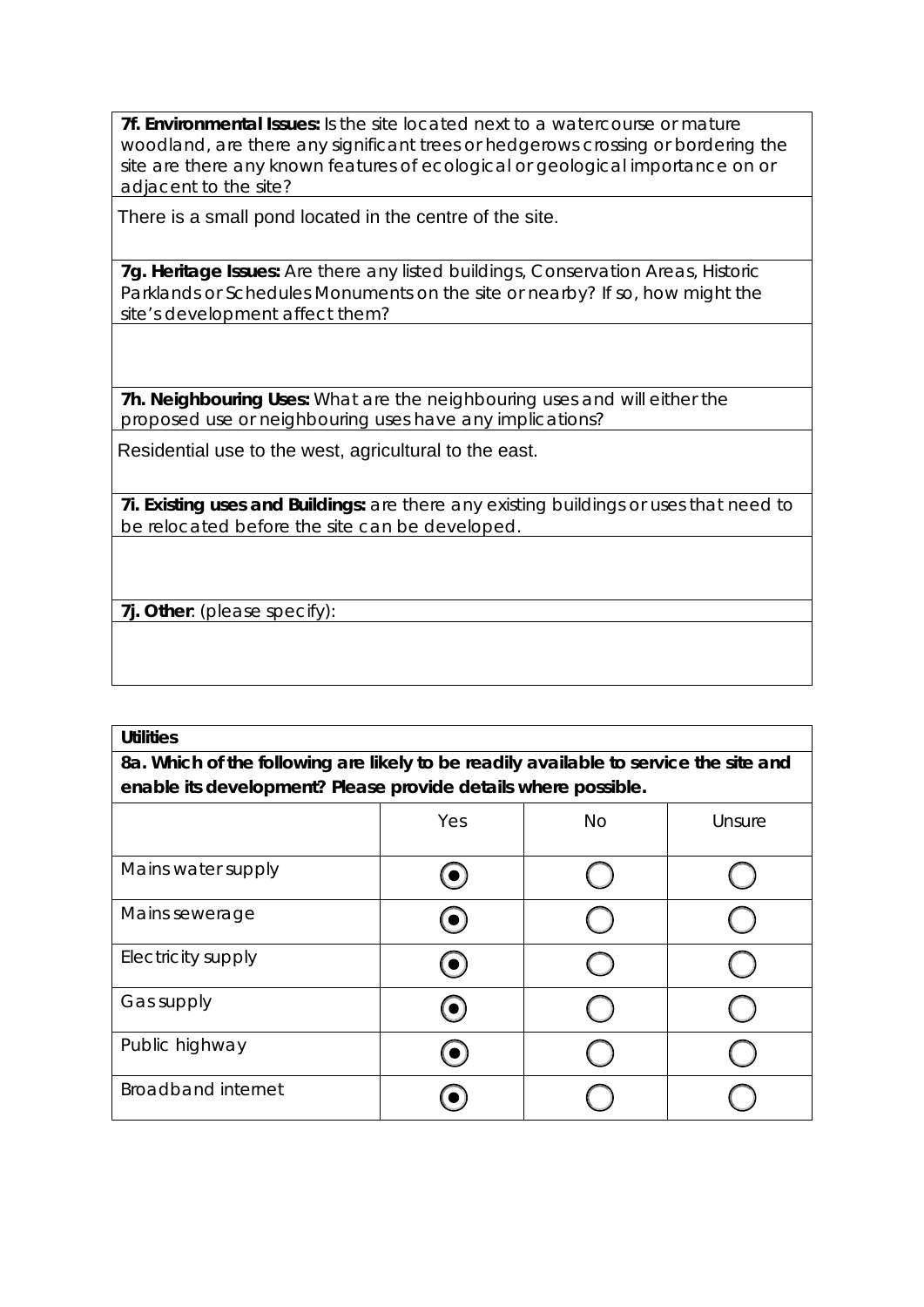| Other (please specify): |                                                                                    |
|-------------------------|------------------------------------------------------------------------------------|
|                         | 8b. Please provide any further information on the utilities available on the site: |
|                         |                                                                                    |
|                         |                                                                                    |
|                         |                                                                                    |
|                         |                                                                                    |
|                         |                                                                                    |
|                         |                                                                                    |

#### **Availability**

**9a. Please indicate when the site could be made available for the land use or development proposed.**

 $\bigcirc$ 

 $\odot$ 

 $\bigcirc$ 

Immediately

1 to 5 years (by April 2021)

5 - 10 years (between April 2021 and 2026)

10 – 15 years (between April 2026 and 2031)

15 - 20 years (between April 2031 and 2036)

**9b. Please give reasons for the answer given above.**

Once an allocation is secured the landowner will seek to engage with a developer to bring forward an application for development without delay.

#### **Market Interest**

**10. Please choose the most appropriate category below to indicate what level of market interest there is/has been in the site. Please include relevant dates in the comments section.**

|                           | Yes | Comments                                                                                                            |
|---------------------------|-----|---------------------------------------------------------------------------------------------------------------------|
| Site is owned by a        |     |                                                                                                                     |
| developer/promoter        |     |                                                                                                                     |
| Site is under option to a |     |                                                                                                                     |
| developer/promoter        |     |                                                                                                                     |
| <b>Enquiries received</b> |     | Savills have been in contact with developers regarding the site and will engage formally once the site is allocated |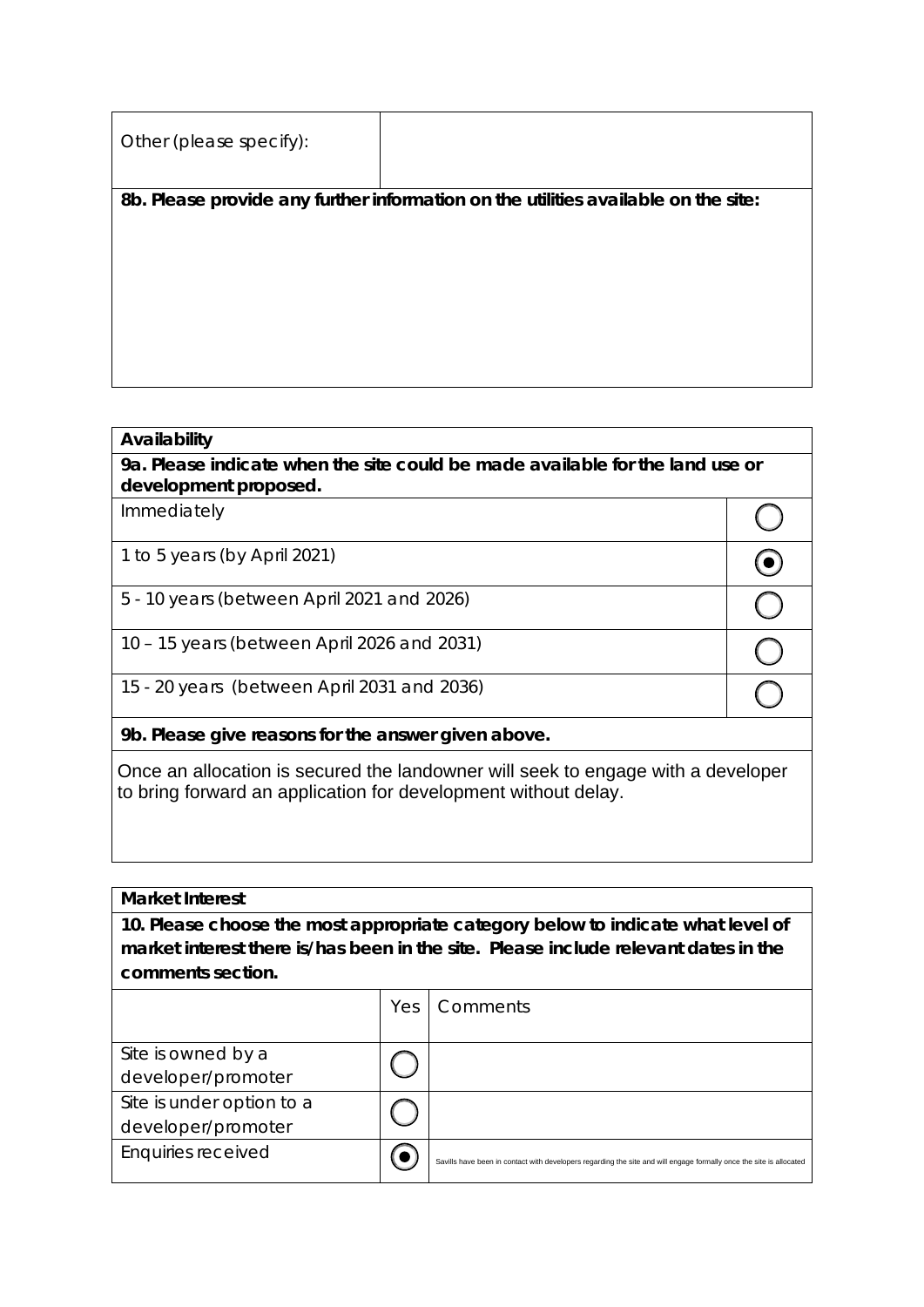| Site is being marketed |  |
|------------------------|--|
| None                   |  |
| Not known              |  |

| <b>Delivery</b>                                                                                                  |  |  |
|------------------------------------------------------------------------------------------------------------------|--|--|
| 11a. Please indicate when you anticipate the proposed development could be<br>begun.                             |  |  |
| Up to 5 years (by April 2021)                                                                                    |  |  |
| 5 - 10 years (between April 2021 and 2026)                                                                       |  |  |
| 10 – 15 years (between April 2026 and 2031)                                                                      |  |  |
| 15 - 20 years (between April 2031 and 2036)                                                                      |  |  |
| 11b. Once started, how many years do you think it would take to complete the<br>proposed development (if known)? |  |  |
| Up to 3 years                                                                                                    |  |  |
|                                                                                                                  |  |  |

| Viability                                                                                                                                                                                                                                                                                                                                                                                                                              |     |           |        |
|----------------------------------------------------------------------------------------------------------------------------------------------------------------------------------------------------------------------------------------------------------------------------------------------------------------------------------------------------------------------------------------------------------------------------------------|-----|-----------|--------|
| 12a. You acknowledge that there are likely to be policy requirements<br>and Community Infrastructure Levy (CIL) costs to be met which will be in<br>addition to the other development costs of the site (depending on the<br>type and scale of land use proposed). These requirements are likely to<br>include but are not limited to: Affordable Housing; Sports Pitches &<br>Children's Play Space and Community Infrastructure Levy |     |           |        |
|                                                                                                                                                                                                                                                                                                                                                                                                                                        | Yes | <b>No</b> | Unsure |
| 12b. Do you know if there are there any abnormal<br>costs that could affect the viability of the site e.g.<br>infrastructure, demolition or ground conditions?                                                                                                                                                                                                                                                                         |     |           |        |
| 12c. If there are abnormal costs associated with the site please provide details:                                                                                                                                                                                                                                                                                                                                                      |     |           |        |
| 12d. Do you consider that the site is currently viable<br>for its proposed use taking into account any and all<br>current planning policy and CIL considerations and<br>other abnormal development costs associated with<br>the site?                                                                                                                                                                                                  |     |           |        |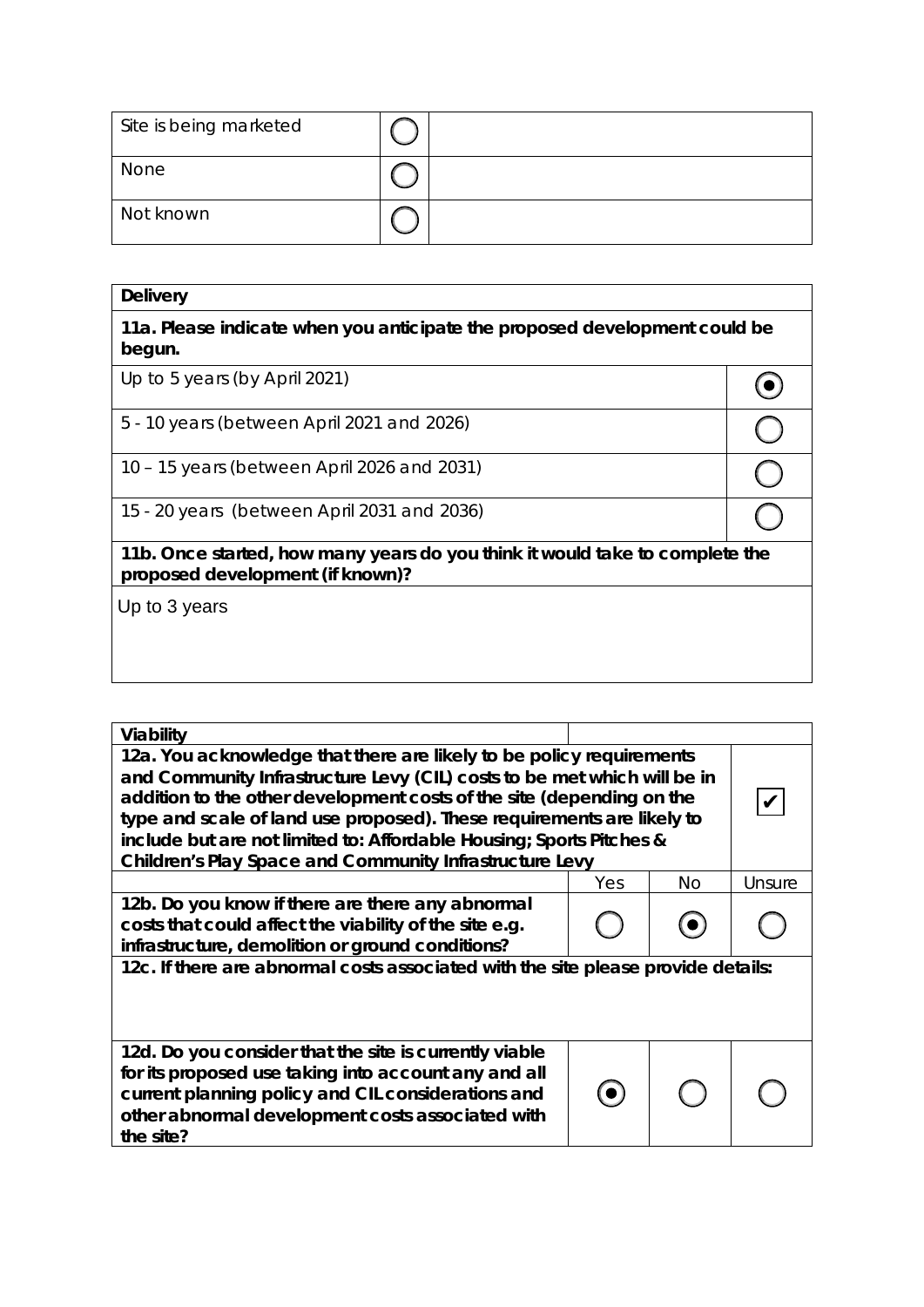**12e. Please attach any viability assessment or development appraisal you have undertaken for the site, or any other evidence you consider helps demonstrate the viability of the site.** 

Savills have not undertaken a formal viability appraisal of the site but do not consider there to be any large abnormal costs that might impact on the ability to develop the site.

**Other Relevant Information**

**13. Please use the space below to for additional information or further explanations on any of the topics covered in this form**

This site is a logical extension of the village boundary to the east of the village. It is close to a number of amenities including shops, restaurants and public transport. We therefore consider that it is a sustainable location for the expansion of the village.